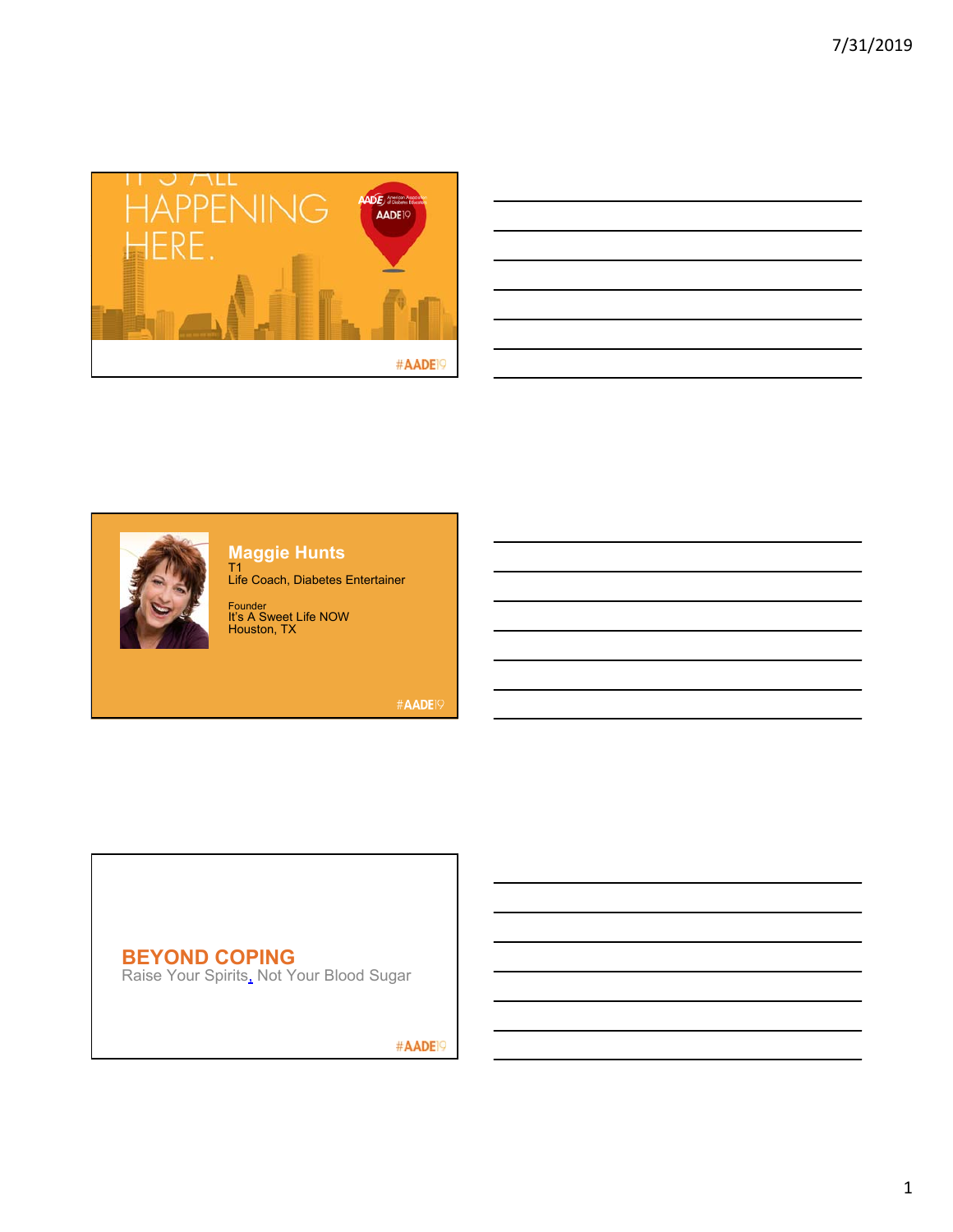## **Thank Heaven For Diabetes Educators!**

**THANK HEAVEN** for Diabetes Educators! **You keep** a close eye **To make sure** we're fine and not blue

**Without you** what would people living with diabetes do *Thank heaven for everyone of you!!!*

#AADE<sup>19</sup>

#### **Patients Know Who Supports Them** *...YOU Do!*

#### **We'll have FUN with 3 learning objectives:**

- 1. Importance of YOUR ROLE in diabetes care
- 2. Ways to improve ATTITUDES in diabetes care
- 3. Influencing CHANGES in behavior to maximize results

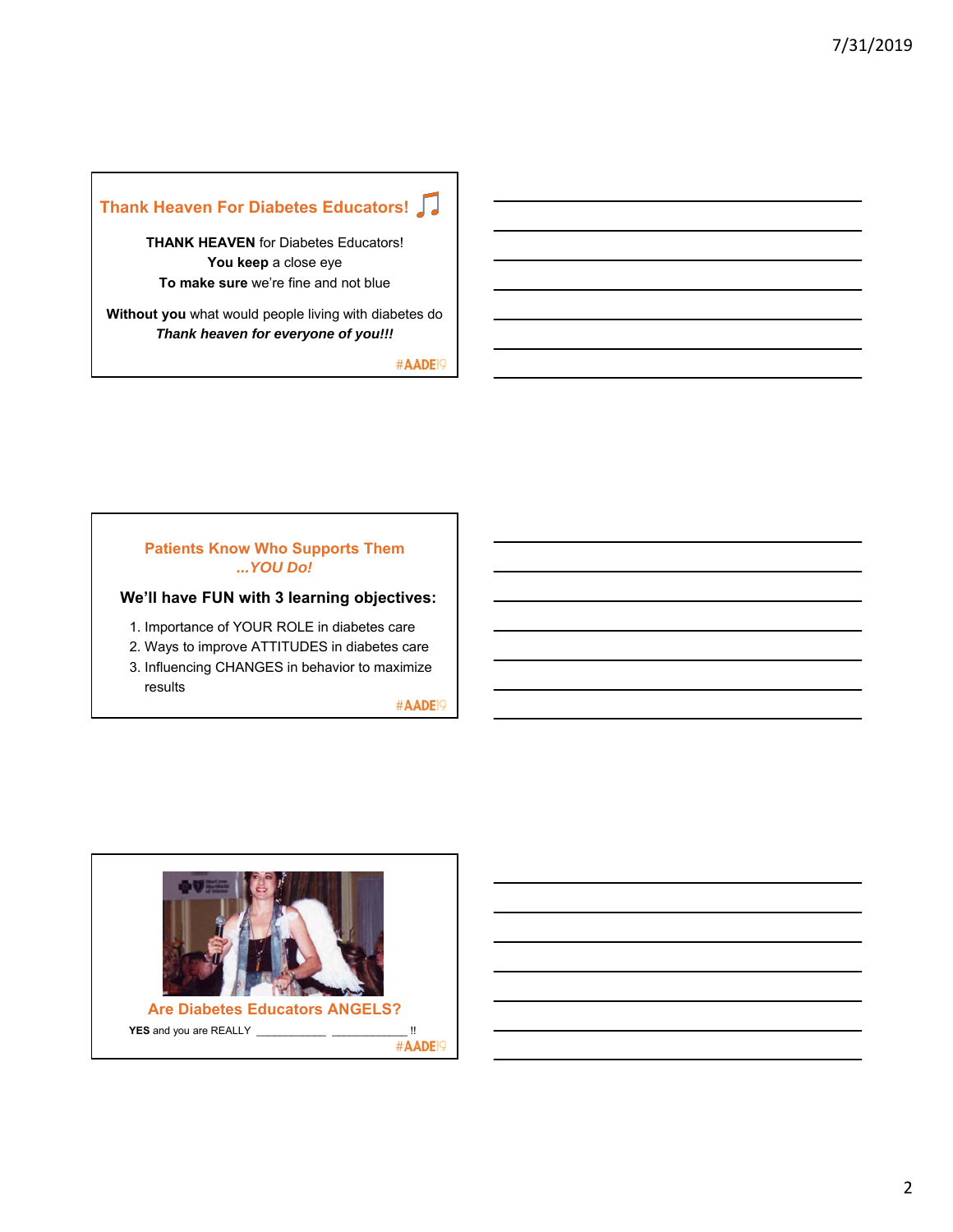

| <u> 1989 - Johann Stoff, deutscher Stoff, der Stoff, der Stoff, der Stoff, der Stoff, der Stoff, der Stoff, der S</u> |  |  |
|-----------------------------------------------------------------------------------------------------------------------|--|--|
| <u> 1989 - Johann Stoff, amerikan bestemanns foar it ferskearre fan de ferskearre fan de ferskearre fan de ferske</u> |  |  |
| <u> 1989 - Johann Stoff, deutscher Stoff, der Stoff, der Stoff, der Stoff, der Stoff, der Stoff, der Stoff, der S</u> |  |  |
| <u> 1989 - Johann Barn, amerikan bernama di sebagai bernama di sebagai bernama di sebagai bernama di sebagai ber</u>  |  |  |
| <u> 1989 - Johann Stoff, amerikansk politiker (d. 1989)</u>                                                           |  |  |
| <u> 1989 - Johann Stoff, deutscher Stoff, der Stoff, der Stoff, der Stoff, der Stoff, der Stoff, der Stoff, der S</u> |  |  |
|                                                                                                                       |  |  |

## **Objective #1 - YOUR Super Powers**

#### Able to **LEAP TALL BUILDINGS IN A SINGLE BOUND**!

You believe we **CAN DO IT** !!

Able to be **EMPATHETIC** but don't get **ENROLLED** in any upset.

Know the diagnosis is **THE GOOD NEWS**, now you can feel better!

Make the complicated **SIMPLE**.

Always looking to **ACKNOWLEDGE**, so you are **ENCOURAGING**!

#### **What Do You Get With A Diabetes Educator?**

**What do you get** with a Diabetes Educator? You get **problems solved**, *YOU SAVE THE DAY!*

> **You EDUCATE** us back to health **in a loving** and ENCOURAGING way

> > #AADE<sup>19</sup>

Л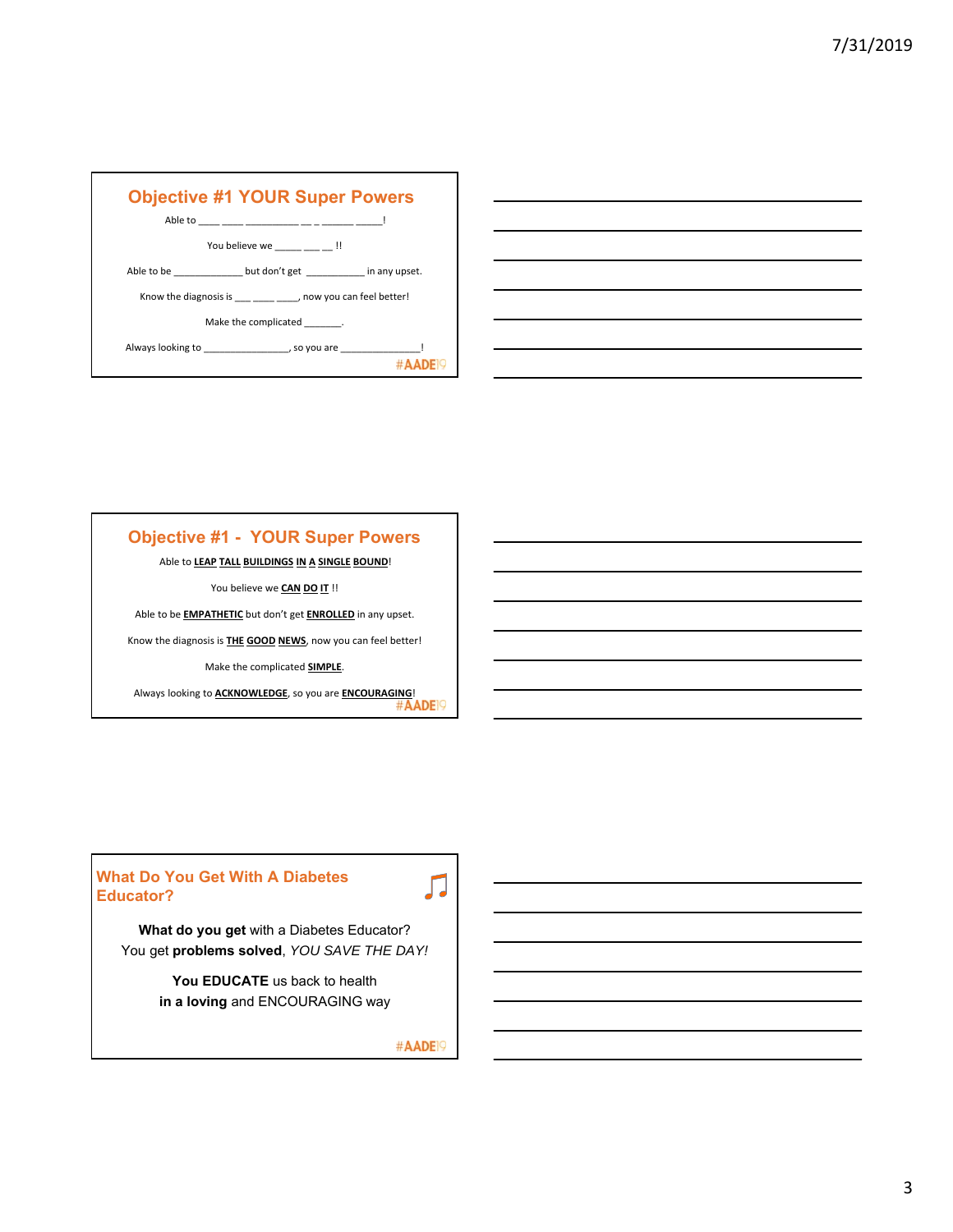#### **What Do You Get With A Diabetes Educator?**

**You believe** we CAN **when we're** sure we can't **You show us** WHY

**Giving us the faith** to TRY **We're clear** with your COMPASSION

**We owe** our lives to YOU!

#AADE<sup>19</sup>

Л



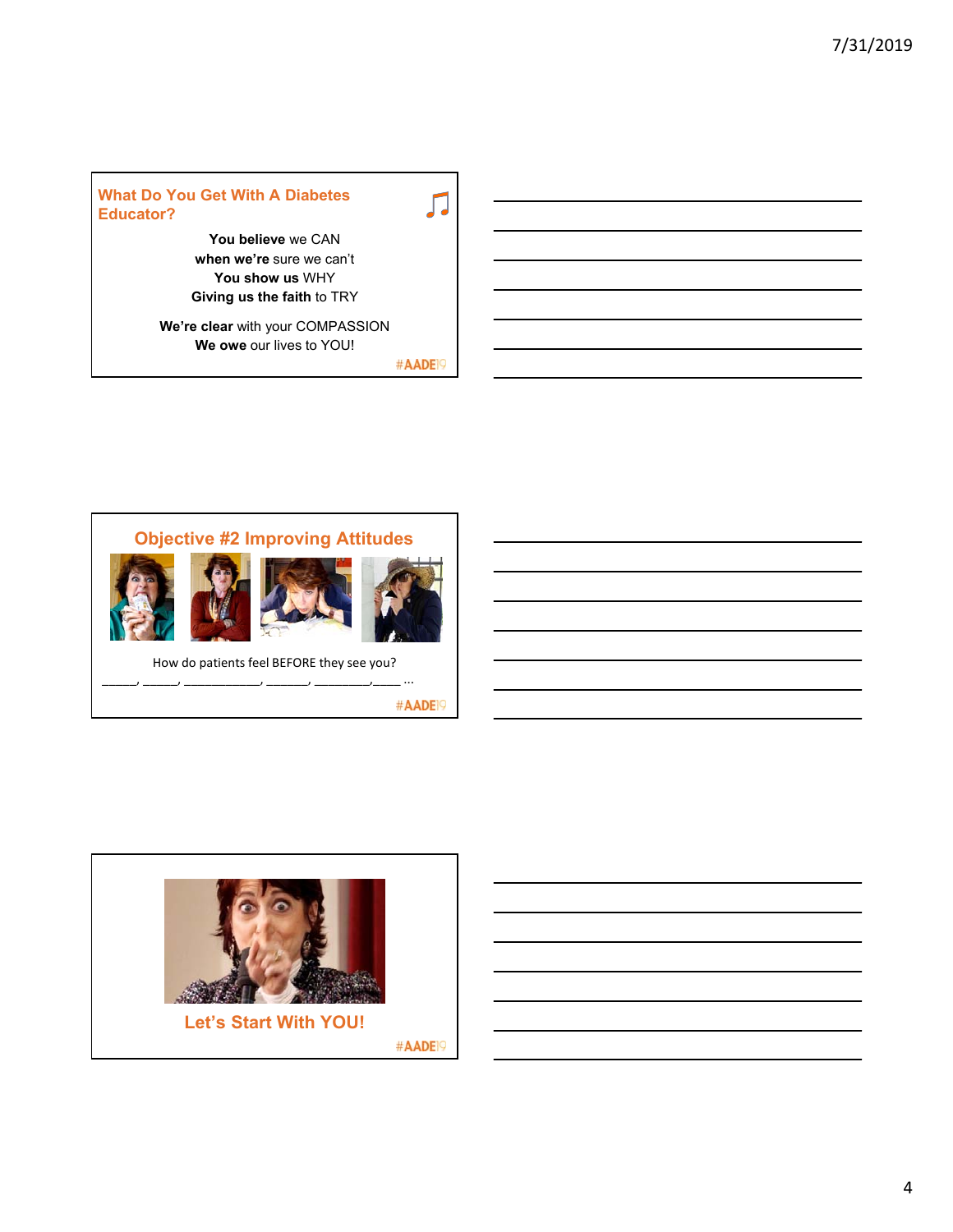

| <u> 1989 - Johann Harry Harry Harry Harry Harry Harry Harry Harry Harry Harry Harry Harry Harry Harry Harry Harry</u>                                                                                                            |  |  |
|----------------------------------------------------------------------------------------------------------------------------------------------------------------------------------------------------------------------------------|--|--|
| <u> 1989 - Johann Barbara, martxa alemaniar argamento este alemaniar alemaniar alemaniar alemaniar alemaniar a</u>                                                                                                               |  |  |
| a shekarar 1980 haqida qayta tashkil qayta tashkil qayta tashkil qayta tashkil qayta tashkil qayta tashkil qay<br>Markiy qayta tashkil qayta tashkil qayta tashkil qayta tashkil qayta tashkil qayta tashkil qayta tashkil qayta |  |  |
| <u> 2000 - Andrea Andrea Andrea Andrea Andrea Andrea Andrea Andrea Andrea Andrea Andrea Andrea Andrea Andrea And</u>                                                                                                             |  |  |
| <u> 1989 - Johann Stoff, deutscher Stoff, der Stoff, der Stoff, der Stoff, der Stoff, der Stoff, der Stoff, der S</u>                                                                                                            |  |  |
|                                                                                                                                                                                                                                  |  |  |







**Smiling Works!** YOU feel better & people smile back! Smilers live longer, it's good for your health.

#AADE<sup>19</sup>





- Bought products, tried veggie's
- Reported in, made adjustments
- Friends noticed, body responded
- Discovered healthy taste buds
- Proud and kept it up 5+ years now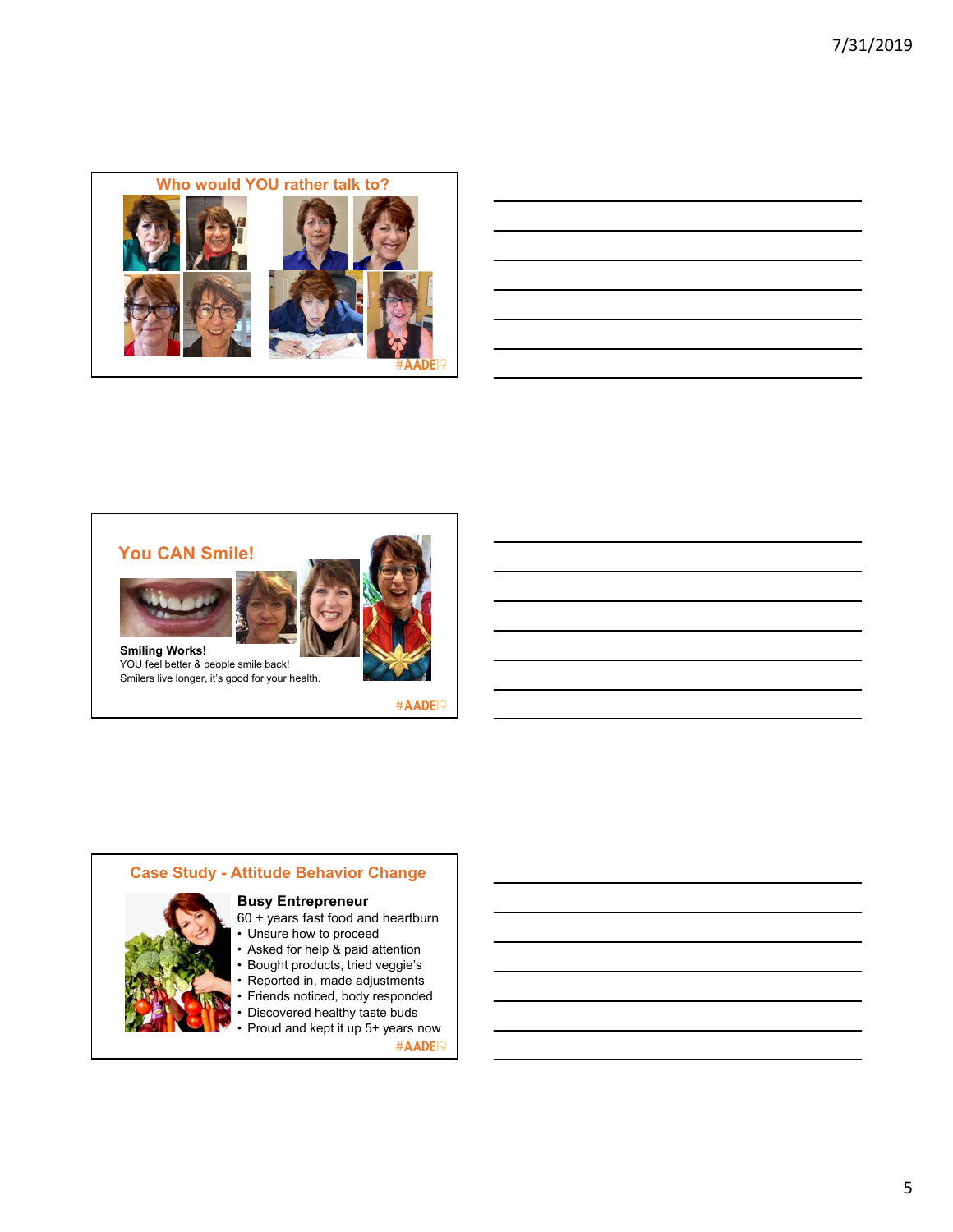

| <u> 1989 - Andrea Andrew Maria (h. 1989).</u>                                                                                                                                                                                        |  |  |
|--------------------------------------------------------------------------------------------------------------------------------------------------------------------------------------------------------------------------------------|--|--|
| <u> Andreas Andreas Andreas Andreas Andreas Andreas Andreas Andreas Andreas Andreas Andreas Andreas Andreas Andr</u>                                                                                                                 |  |  |
| <u> 1989 - Johann Harry Harry Harry Harry Harry Harry Harry Harry Harry Harry Harry Harry Harry Harry Harry Harry</u>                                                                                                                |  |  |
| <u>. In the contract of the contract of the contract of the contract of the contract of the contract of the contract of the contract of the contract of the contract of the contract of the contract of the contract of the cont</u> |  |  |
|                                                                                                                                                                                                                                      |  |  |
|                                                                                                                                                                                                                                      |  |  |
|                                                                                                                                                                                                                                      |  |  |

### **The Best Is Yet To Come**

**The best is yet to come**  and you'll tell us why

**We'll feel** alert & sharp when our sugar's not high

**When we ignore** & pretend it's not there we can have all sorts of woes

#AADE<sup>19</sup>

Л

### **The Best Is Yet To Come**

But... working with **our educator brings our sugar** level down & then we can be back on our toes

**We may think,** *"There's just no time!"* **But it's not true**. "*You remind us"*  **when we take good care of us...**

#AADE<sup>19</sup>

Л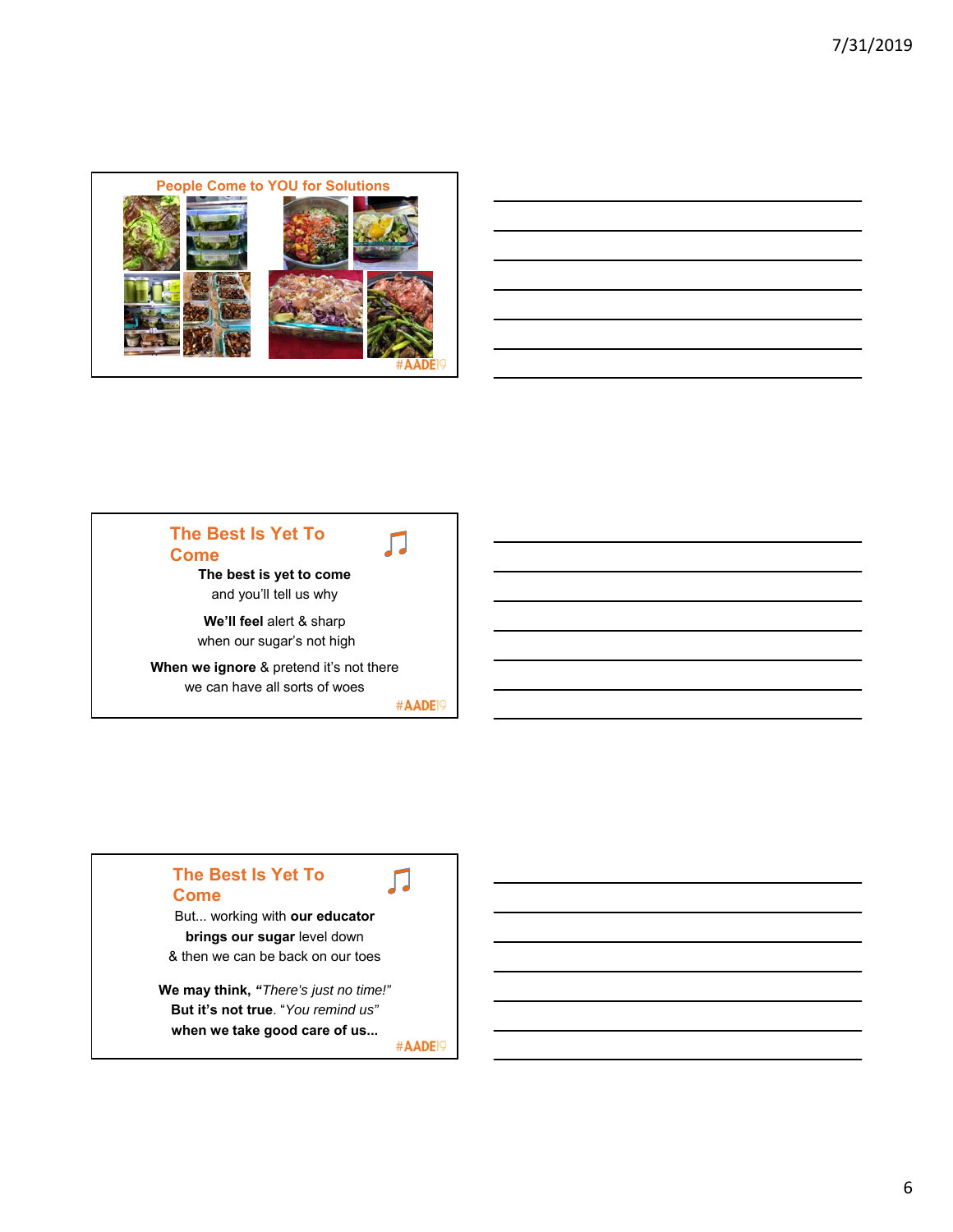## **The Best Is Yet To Come We feel brand new!!**

**The best is yet** to come **And we'll** really feel fine *"When we work with a Diabetes Educator..."*

> **The best** is yet to come come the day **YOU shine** & you know that **you're DIVINE!** #AADE<sup>19</sup>

### **Do You Feel ACKNOWLEDGED?!!**

**Do you see the IMPORTANCE OF YOUR ROLE**?

*Of course you do!* (Objective #1)

Starting to see more ways to **IMPROVE ATTITUDES?**

(Objective #2)

**BUT** What about the TOUGHIES who...

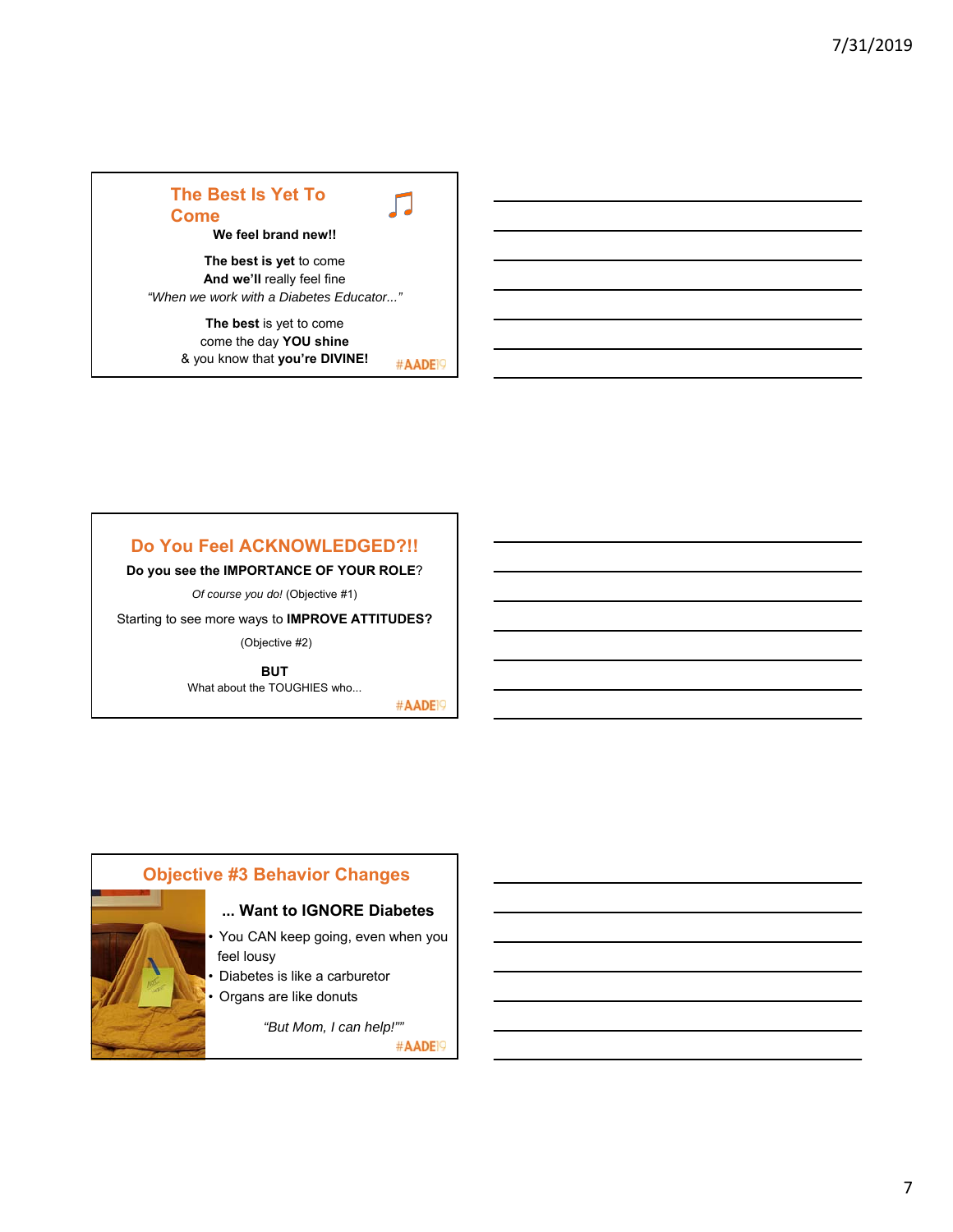## **Makin' Co-Pays**

**Oy another doctor,** another pill **Another prescription** I need to fill

**Another season**, another reason **For makin' co-pays**

*"You know you're getting older when..."*

#AADE<sup>19</sup>

### **Case Study - I'm Doing "Good Enough" "My Diabetes is FINE" Mom** - • Worst day of child's life • Can't do it for you, do it for loved ones • Wake-up call to make changes

- Many solutions & help to find them
- Pump 19 years, never had another
- unconscious BG reaction again • CGM 12 years, A1c dropped 2+ points
- 35 yrs with T1, no complications

#AADE<sup>19</sup>

#### Л **I Scared My Child**

**I scared** my child **I frightened** myself **I've got ex-boyfriends** who could tell such embarrassing diabetes stories

**But I kept on** searching **cause I knew** there had to be a better way **There HAD to be a better way!!**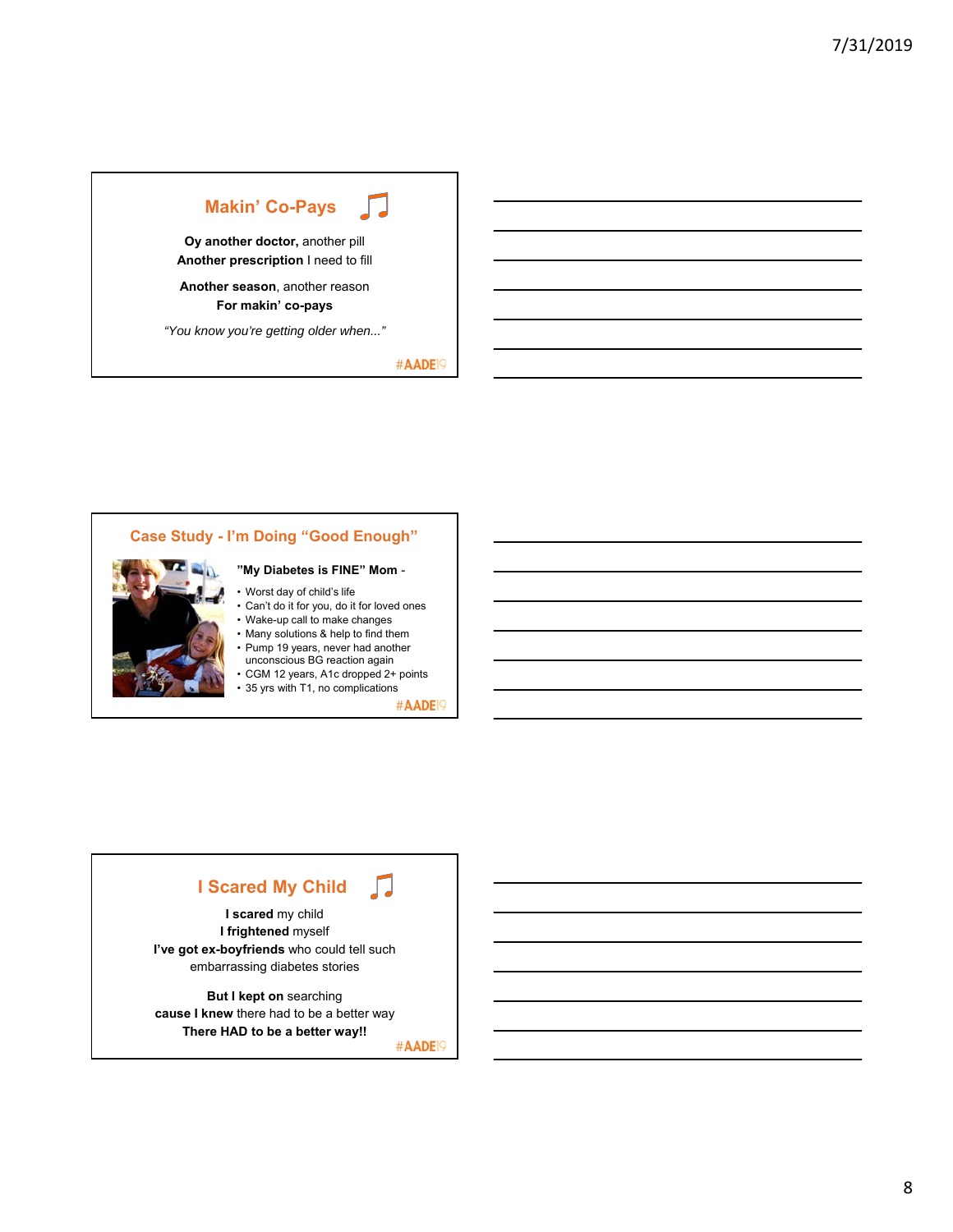### **And Now I Feel So Calm And Safe**

Л

**And now I feel** so calm and safe I won't fall to the ground

**I've got a baseline,**  that keeps me balanced and **gave me back my life**

#AADE<sup>19</sup>

### **My 1st Diabetes Educator**

**I wanted training** and also got *emotional support!*

• *"Most women HIDE the pump..."* 

• What do most people ASK ME? • CGM (Jewish Mother), LABS,

ANSWER questions, etc • Keep me calm & continuing to try

YOU believe we can *before we do!*



#### **See Ways to IMPROVE ATTITUDES?!**

See how **IMPORTANT YOU ARE**

(Objective #1)

See more ways to **IMPROVE ATTITUDES** (Objective #2)

NOW

#### We get to **INFLUENCE BEHAVIOR CHANGE**

(Objective #3)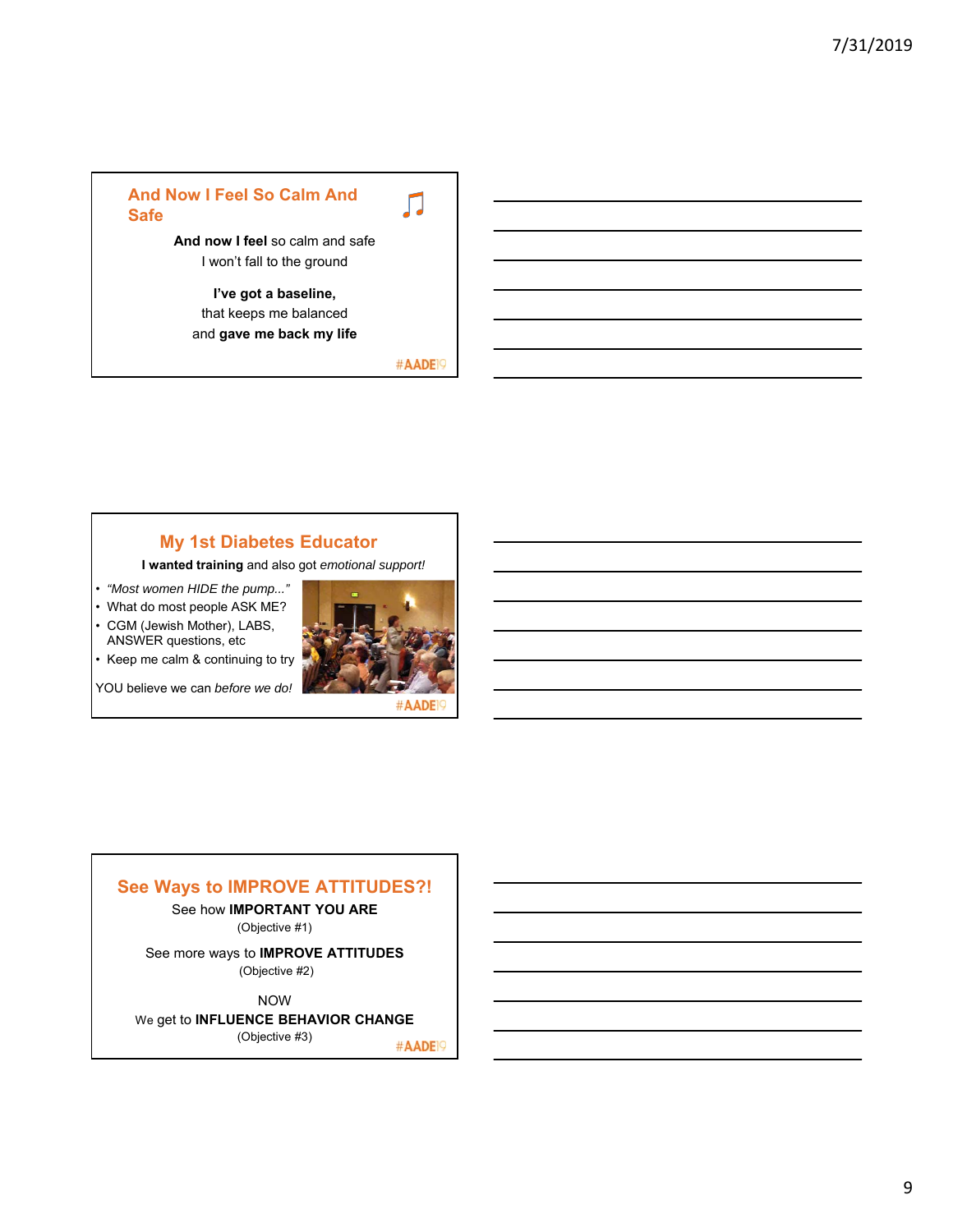

## **How To Keep Going**

#### **RESILIENCE is key**

*"Diabetes care day in and day out can make you crazy"* try:

- Keep changing your approach • Eating solutions
- Small steps to keep going
- Case study ‐ CAN loose weight

#AADE<sup>19</sup>



## **Teach Ways to Stay in the**

**Game**

No number is a **BAD** number. **DATA** gives you answers.

**ACKNOWLEDGE** yourself and be an easy **GRADER**.

If stuck, take **SMALLER** steps.

YOU'RE not **WRONG**, what you did didn't work, **CHANGE** your approach!

Protect yourself, DON'T walk around **HUNGRY**.

Be prepared by **BRINGING** food **WITH YOU**.

#AADE<sup>1</sup> **PLANNING** has life work, **WINGING** it, doesn't.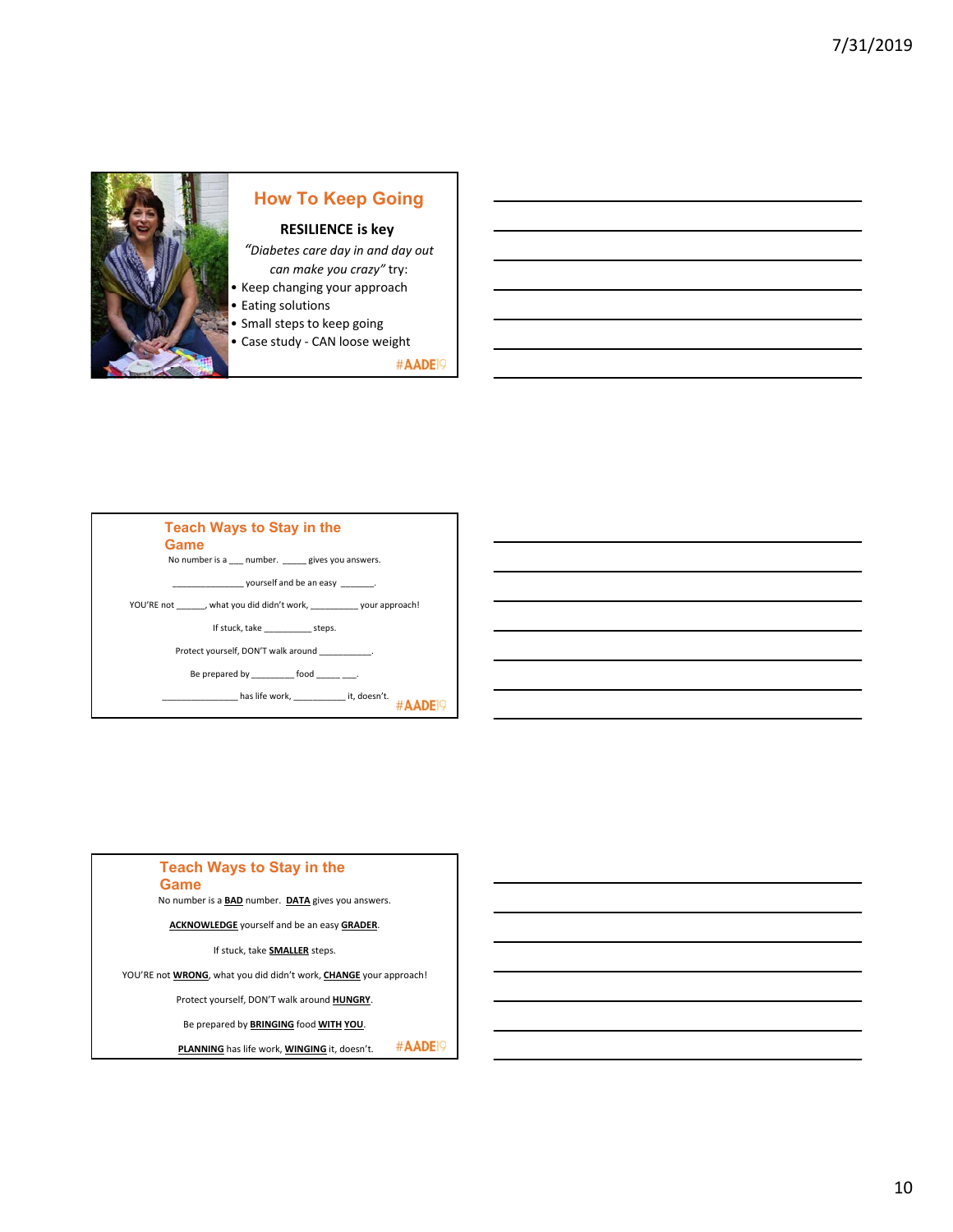



## **Ways to Stay in the Game - Educators** Remember, you're a **SUPER HERO** who **SAVES THE DAY!** Write a **GOAL** or **INTENTION** prior to each visit/meeting. **SMILE**, *then they will too!* START with **WINS** to build on what's working! You **ACKNOWLEDGE** people, so they feel better when they see you. Role model and teach seeing **VICTORIES**, no matter how small. Plan next goals with clear **SMALL STEPS**.

You **DO** make a **DIFFERENCE!** *Remember that, you'll BOTH feel it!*

### **'It's Not Impossible' Educator Theme Song**

**It's not impossible** to make DIABETES CHANGES **It's not impossible** to MOVE & COUNT exchanges

**And if you take your MEDICATIONS** everyday **It's NOT impossible** You can feel good now *FEEL GOOD NOW!!*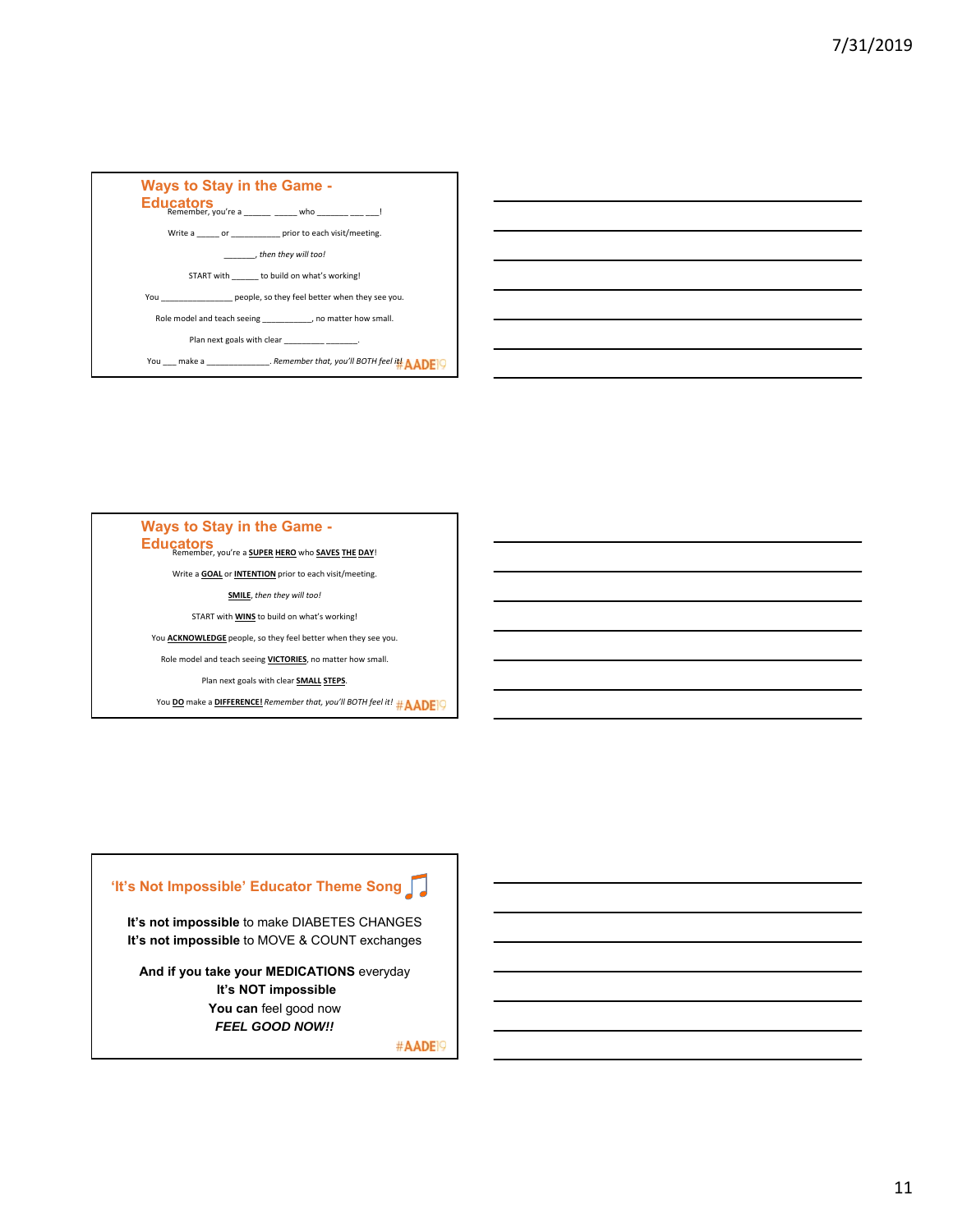#### **Case Study - Keep Going to Loose Weight**<br>
Imade my May goal!!!!!<br>
tied on the shirt today<br> **Case Study**<br> **Case Study**<br> **Case Study**<br> **Case YOU** this time for support! *"Try AGAIN?! Can I really do it?!!"* • They have YOU this time for support! • CHANGE to what works: • Broke big goals into tiny steps • Quieted nasty voices *(80/20 rule)* • Stopped eating when full • Tracked everyday: *(Fitness pal)* • Exercised: 3/wk to 5-6/wk for 30 mins • Heard, *"Just do 10 minutes"* • Achieved what SHE wanted!!

• Achieved w⊓at or i∟ wantool..<br>• Lost 25 lbs & over 13" in 4 months <sub>#</sub> AADE!